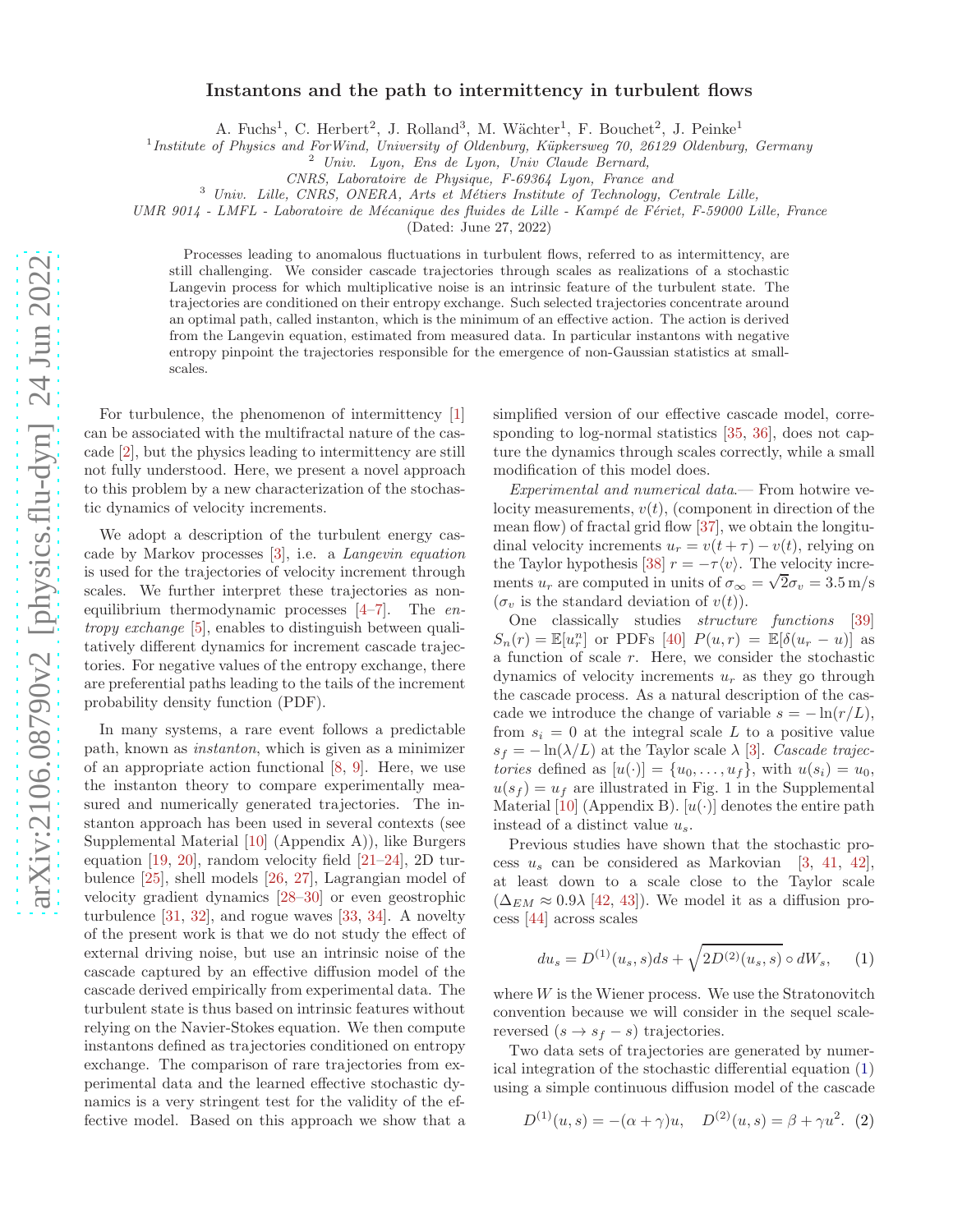The initial condition is a centered Gaussian distribution with variance  $\sigma^2$  = 0.082, which fits well the experimental PDF at the integral scale. The Kolmogorov-Obukhov theory [\[35](#page-4-14), [36](#page-4-15)], (K62), can be recovered with  $\alpha = (3 + \mu)/9$ ,  $\beta = 0$  and  $\gamma = \mu/18$ , where  $\mu = 0.234$  is the intermittency parameter [\[3\]](#page-3-2). In this case the SDE [\(1\)](#page-0-0) is known as geometric Brownian motion which has the analytical solution  $u_s = u_0 \exp \left[ - \left( \alpha + \gamma \right) s + \sqrt{2\gamma} \left( W_s - W_0 \right) \right].$ 

Based on eq. [\(2\)](#page-0-1) the evolution of the PDF's and structure functions can be compared with experimental findings. As shown in Supplemental Material [\[10](#page-4-0)] (Appendix D) for  $\beta = 0$  (K62) and  $\beta = 0.044$  (chosen empirically) the stochastic models correctly reproduce the statistics of increments including the fingerprint of intermittency expressed by the kurtosis, which can be further improved by scale depending  $\alpha(s)$ ,  $\beta(s)$  and  $\gamma(s)$ (see Supplemental Material [\[10](#page-4-0)] (Appendix C).

Action and entropy.— Next we discuss the path integral formalism cf. [\[8](#page-3-6)]. The probability of a trajectory is proportional to  $exp[-\mathcal{A}[u(\cdot)]]$ , where  $\mathcal A$  is the Onsager-Machlup action [45, 46]. The expecthe Onsager-Machlup action  $[45, 46]$  $[45, 46]$  $[45, 46]$ . tation value of any observable  $\mathcal O$  can be computed as a weighted-integral over all possible trajectories  $\mathbb{E}[\mathcal{O}] = \frac{1}{\mathcal{Z}} \int \mathcal{D}[u(\cdot)] \mathcal{O}[u(\cdot)] e^{-\mathcal{A}[u(\cdot)]},$  where  $\mathcal{D}[u(\cdot)]$  is the measure over the space of trajectories and  $\mathcal Z$  a normalization factor. A depends on the discretization. For eq.  $(1)$ , the action is

<span id="page-1-1"></span>
$$
\mathcal{A}[u(\cdot)] = \int_{s_i}^{s_f} \left[ \frac{\left( \dot{u}_s - D^{(1)} + D'^{(2)}/2 \right)^2}{4D^{(2)}} + \frac{D'^{(1)}}{2} \right] ds(3)
$$

interpreted in the Stratonovitch convention [\[47](#page-4-26)[–49](#page-4-27)]. Here we dropped the arguments of  $D^{(1,2)}(u, s)$ . Figure [1\(](#page-1-0)a) shows the PDF of  $A$  estimated using eq. [\(3\)](#page-1-1), which is essentially Gaussian for the trajectories generated numerically  $(\beta = 0, \beta = 0.044)$  while the experimental data  $(\beta = 0.044)$  is characterized by a heavy tail on the right.

Non-equilibrium stochastic thermodynamics [\[4](#page-3-3)] allows to associate with every trajectory a total entropy variation  $[4-6, 50, 51]$  $[4-6, 50, 51]$  $[4-6, 50, 51]$  $[4-6, 50, 51]$  $[4-6, 50, 51]$ , given by the sum  $\Delta S_{tot} [u(\cdot)] = \Delta S_{med} [u(\cdot)] + \Delta S_{sys} [u(\cdot)],$  which are related to heat, work and internal energy [\[4](#page-3-3), [50,](#page-4-28) [51](#page-4-29)]. The system entropy  $\Delta S_{sys}\left[u(\cdot)\right] = -\ln\left(\frac{P(u_f, s_f)}{P(u_0, s_i)}\right)$  $\frac{P(u_f,s_f)}{P(u_0,s_i)}$ is the change in entropy associated with the change in state of the system. If  $u_s^r = u_{s_f-s}$  denotes the scale-reversed path associated with the stochastic process  $u_s$ , the entropy exchanged with the surrounding medium [\[52,](#page-4-30) [53](#page-4-31)]

<span id="page-1-2"></span>
$$
\Delta S_{med}\left[u(\cdot)\right] = -\ln \frac{\mathbb{P}\left[u_s^r = u(\cdot)\right]}{\mathbb{P}\left[u_s = u(\cdot)\right]},\tag{4}
$$

$$
= \int_{s_i}^{s_f} \left[ \dot{u}_s \frac{D^{(1)} - D'^{(2)}/2}{D^{(2)}} \right] ds, \qquad (5)
$$

which measures the irreversibility of the trajectory. In Figure [1\(](#page-1-0)b) the comparison of  $P(\Delta S_{med})$ , using eq. [\(5\)](#page-1-2),



<span id="page-1-0"></span>FIG. 1. (a) PDF of normalized action estimated using experimentally acquired and numerically generated cascade trajectories. The grey dashed resp. solid line corresponds to a Gaussian fit and a generalized extreme value distribution fit to the experimental data, with the shape parameter  $k = 0.1$ . (b) PDF of the entropy exchanged with the surrounding medium.

indicates clear discrepancies for K62: besides a broader distribution, the relative frequency of entropy consuming trajectories is much lower. For  $\beta = 0.044$  the model correctly reproduces the statistics of the negative and positive  $\Delta S_{med}$ . For the total entropy variations,  $\Delta S_{tot}$ , the influence of  $\beta$  on the integral fluctuation theorem (IFT) is presented in the Supplemental Material [\[10](#page-4-0)] (Appendix F). For  $\beta = 0.044$  the entropy variations are balanced by the IFT, whereas for  $\beta = 0$  this is not the case. Supplemental Material [\[10\]](#page-4-0) (Appendix E) show the correlation of of the two entropies.

Cascade trajectories conditioned on  $\Delta S_{med}$ . From Fig. 8 in the Supplemental Material [\[10\]](#page-4-0) (Appendix H) we see that for experimental data the trajectories with  $\Delta S_{med}$  < 0 contribute up to ≈ 90% to the heavy tailed statistics. With increasing entropy-consumption a lower bound for  $u_f$  becomes obvious. Examining the structure functions of these negative entropy trajectories negative scaling exponents are found as shown in Supplemental Material [\[10\]](#page-4-0) (Appendix I).

In Fig. [2,](#page-2-0) contours of the PDF of increments conditioned on  $\Delta S_{med}$  are presented for experimental and numerical data ( $\beta = 0.044$ ). Conditioning trajectories reveal two distinct characteristics. For entropy producing trajectories (see Fig.  $2(a, c)$  $2(a, c)$ ) a splitting of the probabilities is seen for large scale increments  $u_0$ , which have the tendency to decay to typical increments with decreasing scale  $(u_0 > u_f)|\Delta S_{med} > 0$ , as it fits well to the traditional picture of turbulence  $(u_r \approx r^{1/3} \approx e^{-s/3})$ . For entropy consuming trajectories (see Fig. [2\(](#page-2-0)b, d)), the conditioned PDF markedly splits into two branches when approaching the Taylor scale  $s_f$ , corresponding typical increments at large scales develops into atypical increments at small scales  $(u_0 < u_f)|\Delta S_{med} < 0$ . This splitting up can be interpreted as the dynamic fluctuations of small-scale intermittency. In Fig. [2](#page-2-0) randomly selected individual conditioned trajectories, color-coded by the value of the corresponding action  $A$ , are presented on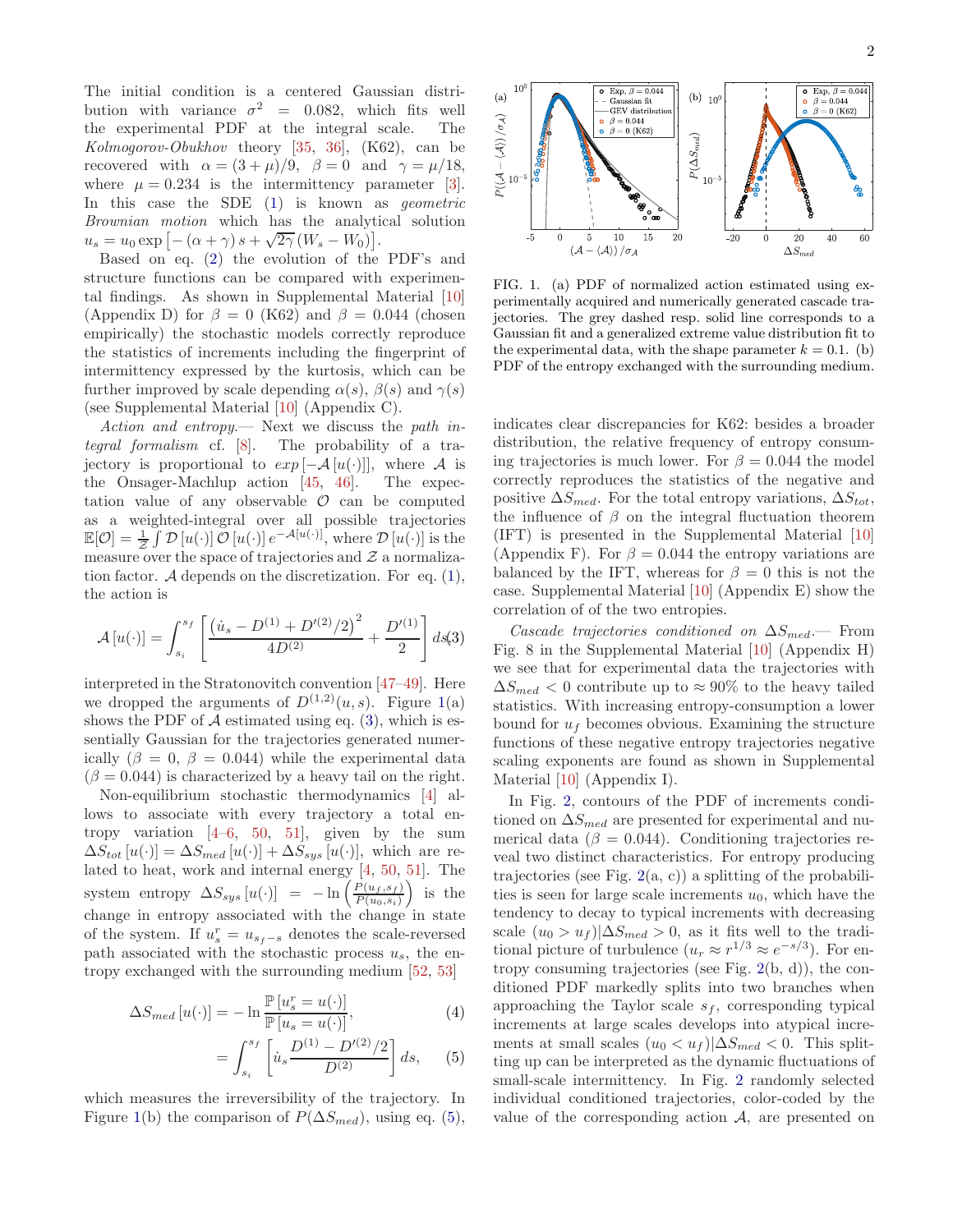

<span id="page-2-0"></span>FIG. 2. PDF of increment  $u_s$  as a function of scale s (contours), conditioned on positive (a, c) and negative (b, d) entropy  $\Delta S_{med}$ , for the experimental (top row) and numerical data (bottom row) with  $\beta = 0.044$ . The entropy value is from (a) to (d):  $\Delta S_{med} = 15, -5, 13$  and  $-5$  (values selected so that the probability  $P(\Delta S_{med})$  is approximately same (see Fig.  $1(b)$  $1(b)$ ). On top of the PDF are represented randomly chosen cascade trajectories characterized by the same entropy consumption (resp. production), color-coded using the value of their action  $A$  (increasing from white to red). The black solid resp. dotted lines represent the instanton trajectories for the diffusion model with  $\beta = 0.044$  and  $\beta = 0$  computed by solving the variational problem given by eq. [\(12\)](#page-3-9).

top of the contours. Trajectories with small action are located closer to the ridges of the PDF's, while trajectories with large action depart further from it. It can be noted that while the qualitative behavior described above is captured by both experimental data and diffusion model, there are differences between the two subsist: experimental trajectories with large action have endpoints in the expected regions but tend to display large fluctuations away from the typical dynamics, while large action trajectories for the diffusion model fluctuate less but may start and end farther away from the high-probability regions. Another difference is the asymmetry between negative and positive experimental trajectories, which is absent in the diffusion model. Note that a symmetric distribution is assumed for the model at the initial condition and this simple model conserves skewness.

Instanton formalism.— The conditioned PDF for increments has revealed the existence of two qualitatively different statistical dynamics. Next we ask whether the ridge of the PDF corresponds to an optimal trajectory given by the minimizers of the action functional, called instantons. If the contribution of such trajectories dominates the path integral, it is possible to compute the statistical properties of any observable using saddle-point approximations. Even when fluctuations around these paths are important, instantons still correspond to most probable paths.

For known initial  $u_0$  and final  $u_f$  increments, instantons are trajectories which satisfy the variational problem

<span id="page-2-1"></span>
$$
A(u_0, u_f) = \inf_u \{ A[u(\cdot)] \mid u(s_i) = u_0, u(s_f) = u_f \}, (6)
$$

which can be solved using standard machinery of analytical mechanics. Thus instantons are governed by Hamilton equations

$$
H = (\beta + \gamma u^2)p^2 - (\alpha + 2\gamma)up + \frac{\alpha + \gamma}{2}
$$
 (7)

with a generalized momentum  $p$  and the relations

<span id="page-2-2"></span>
$$
\frac{du}{ds} = +\frac{\partial H}{\partial p} = 2(\beta + \gamma u^2) p - (\alpha + 2\gamma) u, \qquad (8)
$$

$$
\frac{dp}{ds} = -\frac{\partial H}{\partial u} = -2\gamma up^2 + (\alpha + 2\gamma)p.
$$
 (9)

Eq. [\(6\)](#page-2-1) defines the boundary conditions  $u(s_i) = u_0$ ,  $u(s_f) = u_f$  for the Hamilton equations.

If the initial and/or final points are left unconstrained, the boundary conditions become  $p(s_i) = 0$  and/or  $p(s_f) = 0$ . Here, it is natural to assume that the largescale increment  $u_0$  is not fixed, but random with the given probability distribution  $P(u_0)$ . At the same time we shall leave  $u_f$  unconstrained. The probability of a path becomes weighted by  $P(u_0)exp[-A[u(\cdot)]]$  and the vari-ational problem eq. [\(6\)](#page-2-1) becomes  $\inf_u {\mathcal{A}[u(\cdot)] + f(u_0)},$ where  $f(u_0) = -\ln P(u_0)$ . A natural choice is a centered Gaussian distribution  $f(u_0) = u_0^2/(2\sigma^2)$ . Minimizing this modified action yields the Hamilton equations  $(8)$ – $(9)$ with boundary conditions  $p(s_i) = f'(u_0)$  and  $p(s_f) = 0$ .

The connection between entropy and instanton formalism is established by the statistics conditioned on  $\Delta S_{med}$ [u(·)]. The path integral formalism presented above still applies, restricting the integrals to the fields satisfying the imposed condition. The conditioned instantons must satisfy

$$
A(S) = \inf_{u} \left\{ A[u(\cdot)] + f(u_0) \mid \Delta S_{med}[u(\cdot)] = S \right\}. (10)
$$

In general, constrained variational problems are solved using Lagrange multipliers. It is important to note that while critical points of a constrained and relaxed variational problem coincide, the nature of the critical points may differ. For the coefficients given by eq. [\(2\)](#page-0-1) the variational problem can be reduced to an unconstrained variational problem. The entropy exchange defined in the Stratonovitch convention [\[44\]](#page-4-23) by eq. [\(5\)](#page-1-2) can be computed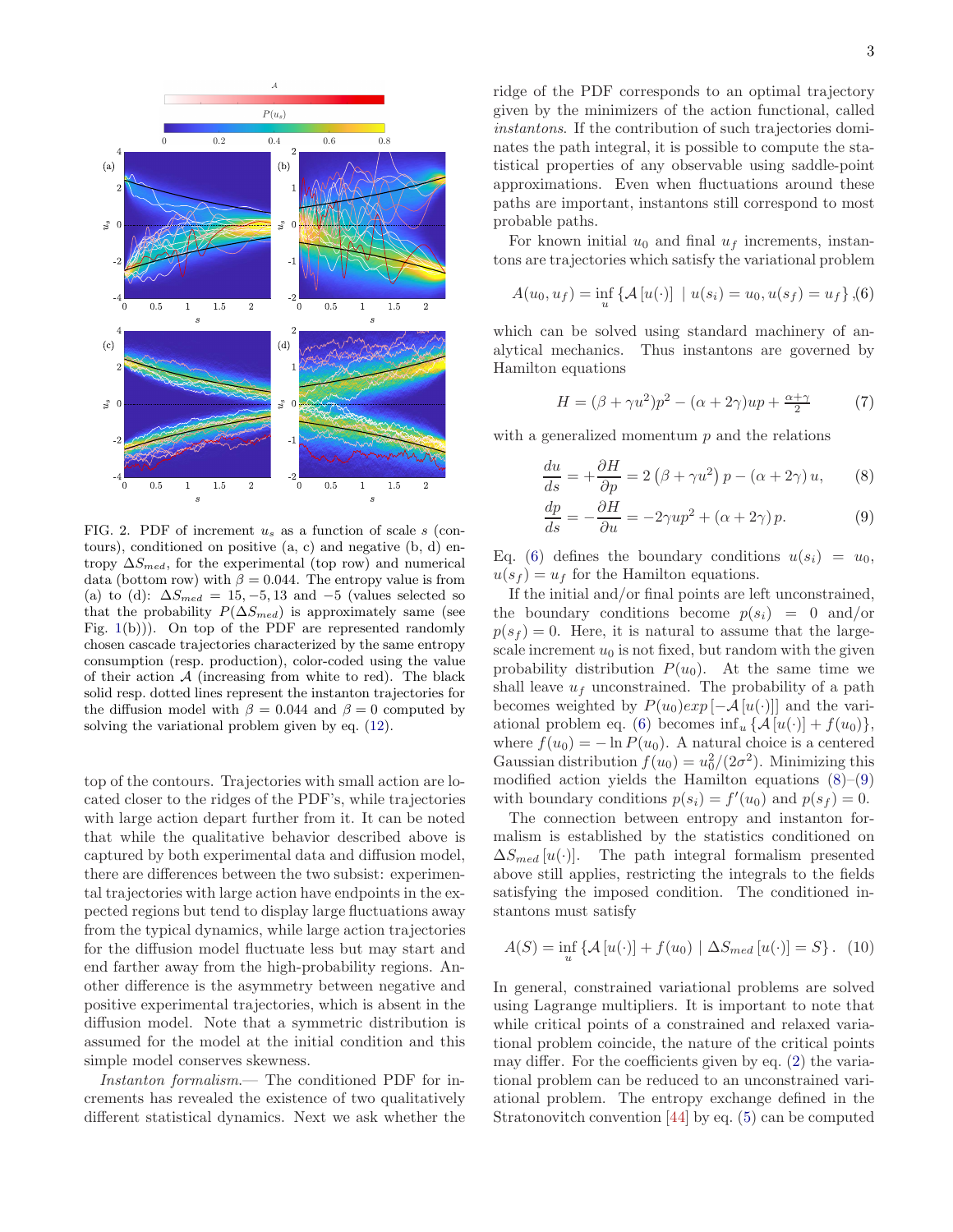analytically:

<span id="page-3-10"></span>
$$
\Delta S_{med}\left[u(\cdot)\right] = -\frac{\alpha + 2\gamma}{2\gamma} \ln\left(\frac{\beta + \gamma u_f^2}{\beta + \gamma u_0^2}\right). \tag{11}
$$

Thus the entropy exchange is fixed by the value of the increments at the Taylor and integral scale  $(u_f$  resp.  $u_0$ ). For a given entropy S, eq. [\(11\)](#page-3-10) can be inverted  $\tilde{u}_f(S, u_0) = \sqrt{\frac{\beta}{\gamma} \left( e^{-\frac{2\gamma S}{\alpha + 2\gamma}} - 1 \right) + u_0^2 e^{-\frac{2\gamma S}{\alpha + 2\gamma}}},$  and the constrained variational problem simplifies to

<span id="page-3-9"></span>
$$
A(S) = \inf_{u_0} \left\{ A(u_0, \pm \tilde{u}_f(S, u_0)) + f(u_0) \right\}.
$$
 (12)

To compute the conditioned instantons for  $\beta \neq 0$  eq. [\(12\)](#page-3-9) can be solved numerically. For the values of the entropy used in Fig. [2,](#page-2-0) two solutions with the same action are found in each case: one with positive  $u_0$  and one with negative  $u_0$ . For the data generated numerically from the diffusion model (Fig.  $2(c, d)$  $2(c, d)$ ), the instantons match quite well the ridge of the PDF of increments and many individual trajectories are within the vicinity of the instanton. In the K62 case ( $\beta = 0$ ), the variational problem can be solved analytically by exploiting the fact that the coupled ODE  $(8)-(9)$  $(8)-(9)$  conserve  $u \times p$ , with  $\frac{d}{ds}u \times p = u\frac{dp}{ds} + p\frac{du}{ds} = 2\beta p^2$ . We find that if the most probable increment at the integral scale is  $u_0 = 0$ , then the variational problem does not have a solution for  $S \neq 0$  (see Supplemental Material [\[10\]](#page-4-0), Appendix G). This explains why the K62 theory fails to capture the two distinct behaviors shown in Fig. [2:](#page-2-0) in this model there is no preferred trajectory for a given entropy exchange. In combination with the analysis of  $P(\Delta S_{med})$  in Fig. [1\(](#page-1-0)b), this can be explained by the well known fact that K62 underestimates the frequency of large fluctuations on small scales [\[1,](#page-3-0) [39\]](#page-4-18). Although significant differences between the instantons and the ridge of the PDF are evident for the experimental data (Fig. [2\(](#page-2-0)a, b)), we emphasize that the overall behavior of entropy conditioned dynamics are reproduced qualitatively correct by the instantons for  $\beta = 0.044$ . Note, we have chosen a simplified stochastic process with constant coefficients  $\alpha(s)$ ,  $\beta(s)$  and  $\gamma(s)$ to obtain this principal result.

Conclusion.— The connection between the statistical quantity entropy and the structure related instanton formalism is worked out and may be referred to as an entropon. The findings presented in this paper indicate that the entropy dependent dynamics through scales are qualitatively reproduced by entropons, given by the analytical expression eq. [\(12\)](#page-3-9), if the K62 model is modified by adding the constant  $\beta$  to the diffusion. Note that the  $\beta$  term breaks the scaling symmetry and violates the conservation of  $u \times p$ . Further, the  $\beta$  term has an important structural effect on entropons paths as the entropons for negative entropy confirm the surprising observation of zero probability of  $u_f \approx 0|\Delta S_{med} < 0$  for  $\beta \neq 0$  (see Fig. 8 in the Supplemental Material [\[10\]](#page-4-0) (Appendix H)

and Fig.  $2(b, d)$  $2(b, d)$ ). Note these results could only be obtained due to the novel entropy constraints. These constraints are expressed in terms of the fluctuation theorems, which indicate a statistical balance of negative and positive entropy events. These findings provide a new perspective on the intermittency phenomenon, by pinpointing the trajectories to instantons responsible for the emergence of non-Gaussian statistics at small-scales, as has been proposed more generally for turbulence [\[22](#page-4-32), [54\]](#page-4-33). Entropons could be relevant for a wide range of problems in fluid dynamics as this connection provides an alternative way to common analysis incorporating the results into the statistical theory of turbulence and nonequilibrium thermodynamics. Furthermore, the introduced instanton approach, provides a test for models of the energy cascade that exceed the classical procedure to show how well anomalous scaling is reproduced. In this work, all results including the underlying stochastic equations are deduced from the experimental data. Perspective for future works include the computation of effective action and instantons, from the hydrodynamic equation, as has been considered for instance for problems in geostrophic turbulence [\[55](#page-4-34)].

We acknowledge financial support by Volkswagen Foundation (0324263), German Federal Ministry for Economic Affairs and Climate Action (03EE2031A), Laboratoire d'Excellence LANEF in Grenoble (ANR-10- LABX-51-01), the European Union's Horizon 2020 Research and Innovation Programme under the Marie Skłodowska-Curie Grant Agreement 753021. This publication was supported by a Subagreement from the Johns Hopkins University with funds provided by Grant No. 663054 from Simons Foundation (F. Bouchet). Its contents are solely the responsibility of the authors and do not necessarily represent the official views of Simons Foundation or the Johns Hopkins University. We acknowledge helpful discussions with A. Girard, J. Friedrich, J. Ehrich, A. Engel, G. Gülker, S. Kharche, D. Nickelsen and T. Wester.

- <span id="page-3-0"></span>[1] U. Frisch, [Turbulence](https://doi.org/10.1017/cbo9781139170666) (Cambridge University Press, 1995).
- <span id="page-3-1"></span>[2] B. B. Mandelbrot, Form, chance and dimension [10.1002/0471667196.ess0816.pub2](https://doi.org/10.1002/0471667196.ess0816.pub2) (1977).
- <span id="page-3-2"></span>[3] R. Friedrich and J. Peinke, [Physical Review Letters](https://doi.org/10.1103/physrevlett.78.863) 78, 863 (1997).
- <span id="page-3-3"></span>[4] U. Seifert, [Reports on Progress in Physics](https://doi.org/10.1088/0034-4885/75/12/126001) 75, 126001 (2012).
- <span id="page-3-5"></span>[5] D. Nickelsen and A. Engel, [Physical Review Letters](https://doi.org/10.1103/physrevlett.110.214501) 110, 214501 (2013).
- <span id="page-3-8"></span>[6] N. Reinke, A. Fuchs, D. Nickelsen, and J. Peinke, [Journal of Fluid Mechanics](https://doi.org/10.1017/jfm.2018.360) 848, 117 (2018).
- <span id="page-3-4"></span>[7] J. Peinke, M. Tabar, and M. Wächter, [Annual Review of Condensed Matter Physics](https://doi.org/10.1146/annurev-conmatphys-033117-054252) 10, 107 (2019).
- <span id="page-3-6"></span>[8] J. Zinn-Justin, [Quantum Field Theory and Critical Phenomena](https://doi.org/10.1093/acprof:oso/9780198509233.001.0001) (Oxford University Press, 2002).
- <span id="page-3-7"></span>[9] M. I. Freidlin and A. D. Wentzell,